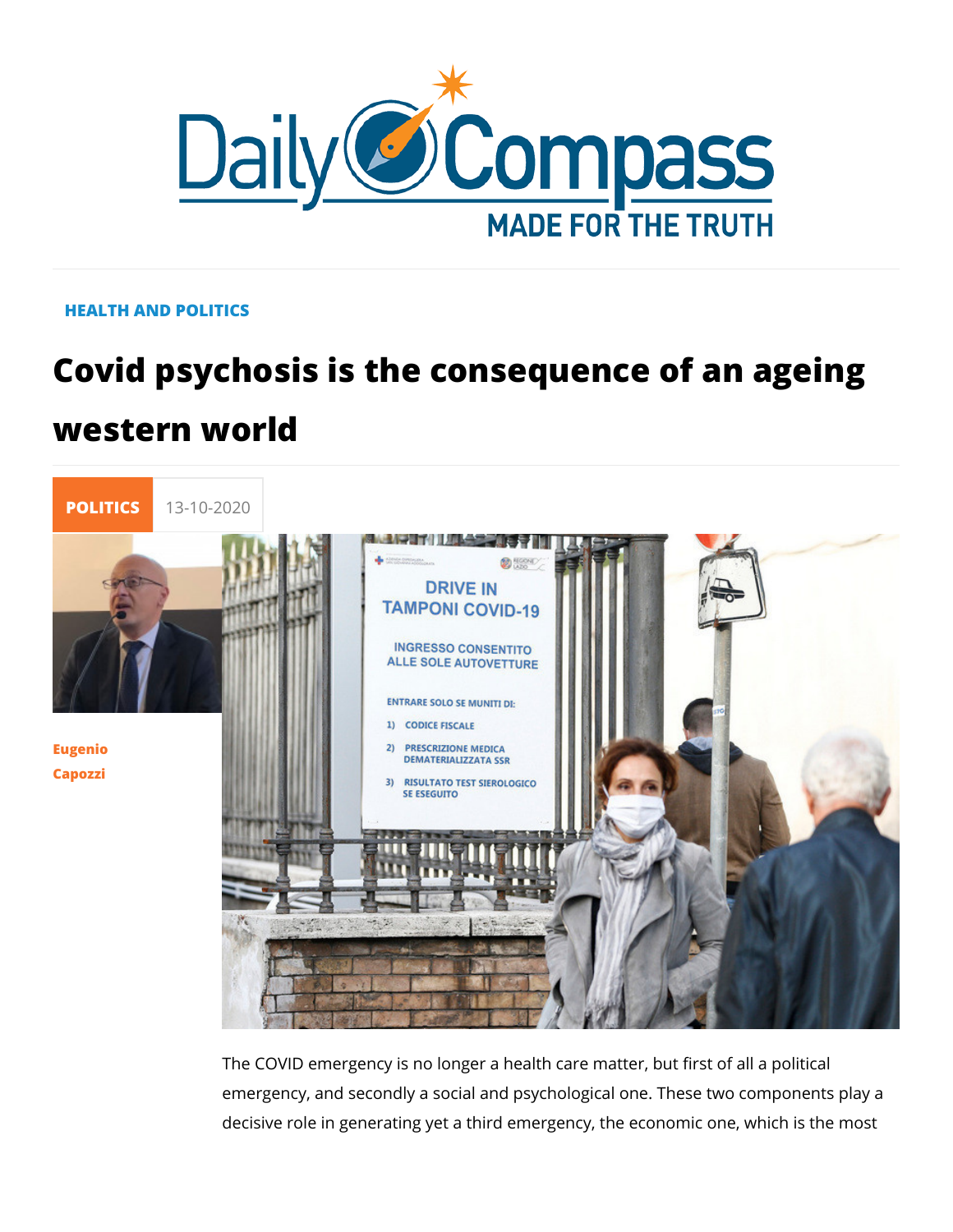serious of all.

**The public health alarm in the strict sense can be circumscribed** to the period between February and June, and consisted of a swift and very high peak of mortality among very old people suffering from pathologies connected with ageing, in particular those in hospitals, clinics, or residences for the elderly. This peak was mostly concentrated in western countries with a high rate of longevity and a low rate of fecundity; in other words with a marked disproportion between elderly and young persons living in highly populated metropolitan zones.

Fostered by the panic caused by the initial upsurge of grave cases, **the aforementioned conditions were worsened** by a disastrous approach to therapy, disorderly admission to health care facilities, the lack of hot spot isolation procedures, and therapies that proved completely off the mark, even though counselled by the WHO on the basis of reports coming from China.

**Triggered in such surroundings was a vicious circle of death rates and fear** that

led to lockdown policies, likewise copying the Chinese model and enacted with even more restrictions precisely in the aforementioned countries: without any remarkable results, since the death rate in those countries was reported during those months at the highest levels in the world, and remained there (between 10% and 15% of casualties in relation to cases, and from 600 casualties per 1,000,000 inhabitants upwards).

**Beginning towards the end of springtime, however,**  the rush of grave cases and deaths connected with ageing factors rapidly declined, and with that, mortality rates as well. The onset of the summer, with the generalised trend for fewer people to be concentrated in indoor spaces, brought about a very clear decline of diagnosed cases in those surroundings where the pandemic had mowed down the most victims.

**In the fall, however, cases diagnosed began to increase again** at a sustained pace throughout Europe and in parts of Asia. This resurge of cases on the 'old continent' was also the outcome of a mass diagnostic screening policy that had never been deployed before. Death rates remained very low, basically aligning with those in the rest of the world, which had never reached the aforementioned levels, or even declining to lower levels.

With respect to cases reported, the percentage of deaths remained around 0.3-0.5% on an average . The average age of those infected (with or without symptoms) declined substantially, and the most serious cases received more efficient medicinal treatment. If they are reliable (there is no reason to believe they aren't), the estimates of many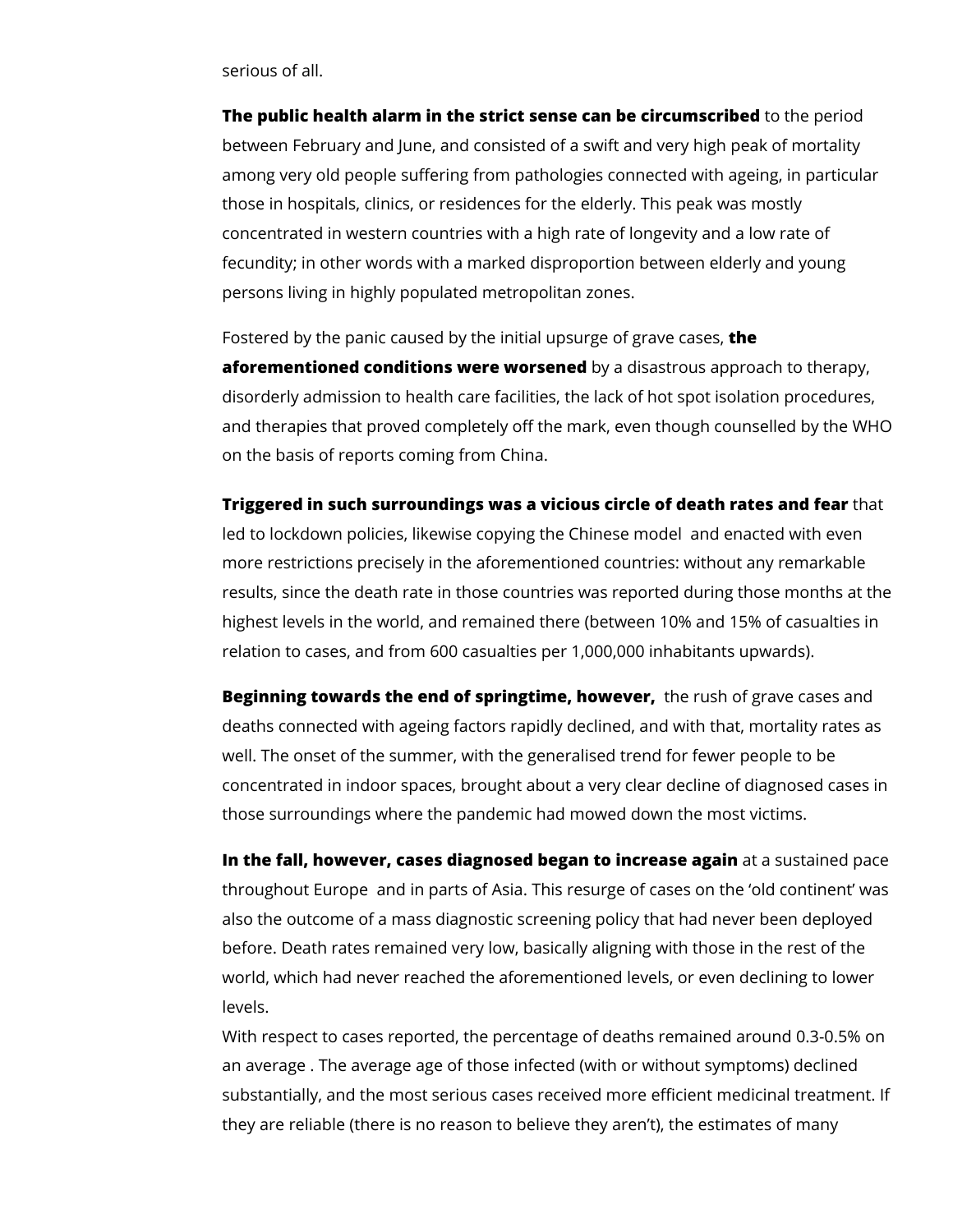epidemiologists (the latest is Michael Ryan, head of WHO emergency operations) according to which the actual number of cases throughout the world would be 20 times higher than those officially reported (750 million instead of 38 million), the death rate for the entire period of the pandemic would be downgraded to 0.13%, and when limiting considerations to the period from June to today, said percentage would decline even more, to below 1 case out of 1000.

#### **It is quite evident that the virus is spreading in an increasing and transversal**

**manner,**  but, adapting itself to mankind, in a less offensive way. Moreover, those countries affected the most during springtime are not going through upsurges in the numbers of serious cases or deaths.

# **The health care emergency has therefore been over for many months.** Among the cases diagnosed, around 95% are asymptomatic (healthy carriers), or have slight symptoms like those of an ordinary cold, and only 4-5% require monitoring and more therapy. The grave cases in the world amount to approximately 0.8% of those diagnosed

(this most likely to be divided by 20 when considering the cases unreported).

**These don't seem to be the numbers of a mass calamity,** but rather illnesses physiologically linked to the ordinary nature of industrialised societies. Yes, COVID is today a virus that has to be monitored so that, together with other seasonal flu related bacilli arriving in the northern hemisphere, it does not cause an overcrowding of health care facilities. Justified remains the need for the monitoring and active protection of the elderly segments of the population suffering from sundry pathologies, along with general social precautions.

Nonetheless, considering the current figures, no reason can be seen that would justify any return to the blanket restrictions imposed on social life, relations, economic affairs, cultural pursuits, artistic endeavours, schooling and higher education akin to what was done last spring – even assuming they were useful or germane at that time.

#### **Nonetheless, it looks like some countries are once again heading in that**

**direction,** thereby reacting to the increase in cases identified without distinguishing quality from quantity at all, or considering the substantially irrelevant impact of the most serious cases which certainly fail to exceed the cases of seasonal flu. A study conducted by the University of Edinburgh estimates that in 2019, approximately 850,000 persons died of the flu or associated respiratory complications. This figure is very close to the 1,000,000 COVID victims. And not by chance, focusing on shut downs and restrictions are the national or local administrations of those countries that had the